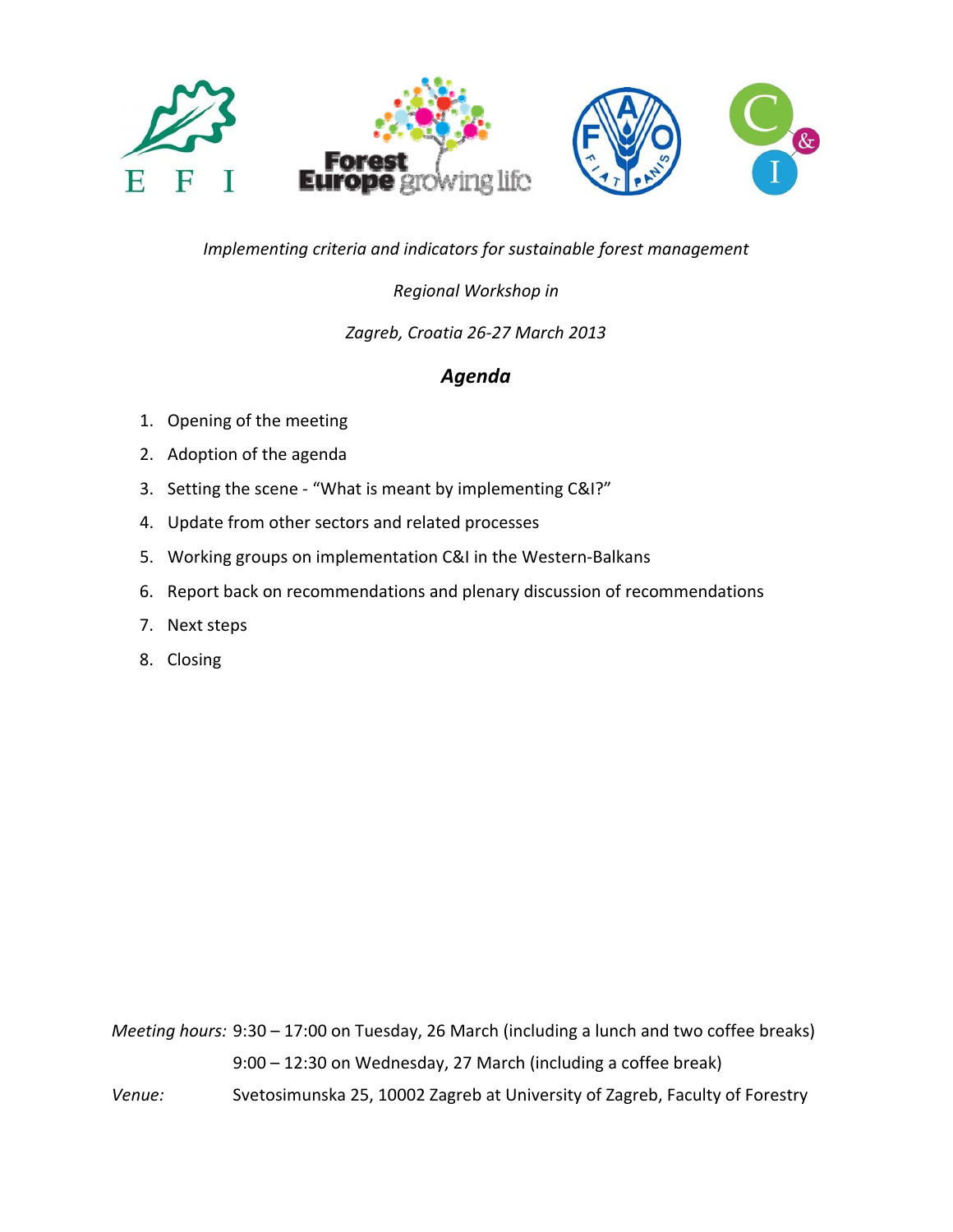## *Annotations:*

- **1. Opening of the meeting**
- **2. Adoption of the agenda**

#### **3. Setting the scene ‐ "What is meant by implementing C&I?"**

Various C&I applications are referred and used, but it remains unclear what we mean by *C&I implementation*. Given the developments since the adoption of the improved pan‐ European C&I set it is time to look back and exchange experience about the fields where the set was implemented in the past. This section will start with an introduction on the CI‐SFM project (by Mr Hubert Inhaizer, CI‐SFM Project Leader, EFI) and its progress. Following this introduction, country presentations highlighting national C&I implementation are scheduled for:

- Bosnia and Herzegovina (by Mr Bruno Maric)
- TFYR of Macedonia (by Ms Jana Jovanovska)
- Serbia (by Mr Dusan Jovic)

After the country presentations the session will continue with a regional overview (by Ms Marina Miovska, Consultant, EFI), based on the CI‐SFM country contributions received during the autumn of 2012.

#### 4. **Update from other sectors and related processes**

This item includes a summary of the experience in collecting data for the pan‐European indicator 4.6 on genetic resources and the recent work by EUFORGEN to improve the data collection and its use at the national and regional levels (by Jarkko Koskela, Bioversity International).

#### **5. Working groups on implementation C&I in the Western‐Balkans**

After the plenary session working groups will be formed to allow detailed discussions on the next possible steps regarding the future role of the pan‐European C&I set. This section will start with an introduction to FOREST EUROPE Expert Group about Further development of Sustainable Forest Management and its tools (by Ms Edurne Lacalle Galdeano, Policy Adviser, FOREST EUROPE), also included in the FOREST EUROPE agenda.